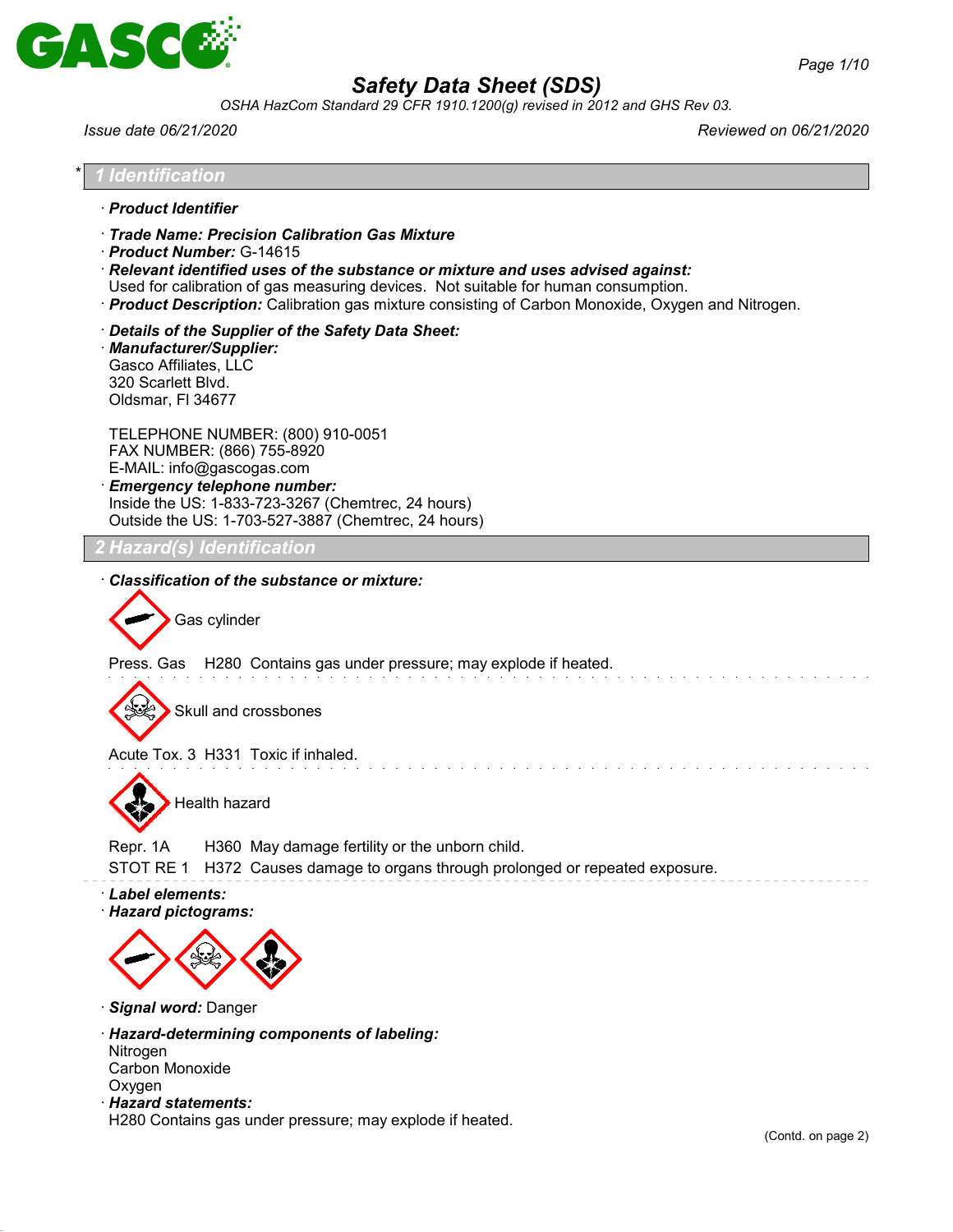*OSHA HazCom Standard 29 CFR 1910.1200(g) revised in 2012 and GHS Rev 03.*

*Issue date 06/21/2020 Reviewed on 06/21/2020*

*Trade Name: Precision Calibration Gas Mixture*

- H331 Toxic if inhaled.
- H360 May damage fertility or the unborn child.
- H372 Causes damage to organs through prolonged or repeated exposure.
- · *Precautionary statements:*
- P201 Obtain special instructions before use.<br>P202 Do not handle until all safety precaution
- Do not handle until all safety precautions have been read and understood.
- P260 Do not breathe dust/fume/gas/mist/vapors/spray.
- P261 Avoid breathing dust/fume/gas/mist/vapors/spray.<br>P264 Wash thoroughly after handling.
- P264 Wash thoroughly after handling.<br>P270 Do not eat. drink or smoke wher
- Do not eat, drink or smoke when using this product.
- P271 Use only outdoors or in a well-ventilated area.
- P280 Wear protective gloves/protective clothing/eye protection/face protection.
- P304+P340 IF INHALED: Remove person to fresh air and keep comfortable for breathing.
- P311 Call a poison center/doctor.
- P308+P313 IF exposed or concerned: Get medical advice/attention.
- P321 Specific treatment (see supplementary first aid instructions on this Safety Data Sheet).
- Get medical advice/attention if you feel unwell.
- P403+P233 Store in a well-ventilated place. Keep container tightly closed.
- Store locked up.
- P410+P403 Protect from sunlight. Store in a well-ventilated place.
- Dispose of contents/container in accordance with local/regional/national/international regulations.
- · *Unknown acute toxicity:*

100 % of the mixture consists of component(s) of unknown toxicity.

- · *Classification system:*
- · *NFPA ratings (scale 0 4)*



The substance possesses oxidizing properties.

· *HMIS-ratings (scale 0 - 4)*

**HEALTH**  FIRE REACTIVITY 0 \*3  $\boxed{0}$ Health =  $*3$  $Fire = 0$ Physical Hazard  $= 0$ 

· *Hazard(s) not otherwise classified (HNOC):* None known

*3 Composition/Information on Ingredients*

· *Chemical characterization: Mixtures*

· *Description:* Mixture of substances listed below with non-hazardous additions.

| · Dangerous Components: |                   |                                                                                                  |                |
|-------------------------|-------------------|--------------------------------------------------------------------------------------------------|----------------|
|                         | CAS: 7727-37-9    | Nitrogen                                                                                         | 73.6-80.3499%  |
|                         |                   | RTECS: QW 9700000 $\diamondsuit$ Press. Gas, H280; Simple Asphyxiant                             |                |
|                         | CAS: 7782-44-7    | Oxygen                                                                                           | 19.5-23.4%     |
|                         |                   | <b>♦ Oxid. Gas 1, H270; ♦ Press. Gas, H280</b>                                                   |                |
|                         | CAS: 630-08-0     | Carbon Monoxide                                                                                  | $0.1501 - 3\%$ |
|                         | RTECS: FG 3500000 | ♦ Flam. Gas 1, H220; ♦ Press. Gas, H280; ♦ Acute Tox. 3, H331; ♦ Repr. 1A, H360; STOT RE 1, H372 |                |

(Contd. on page 3)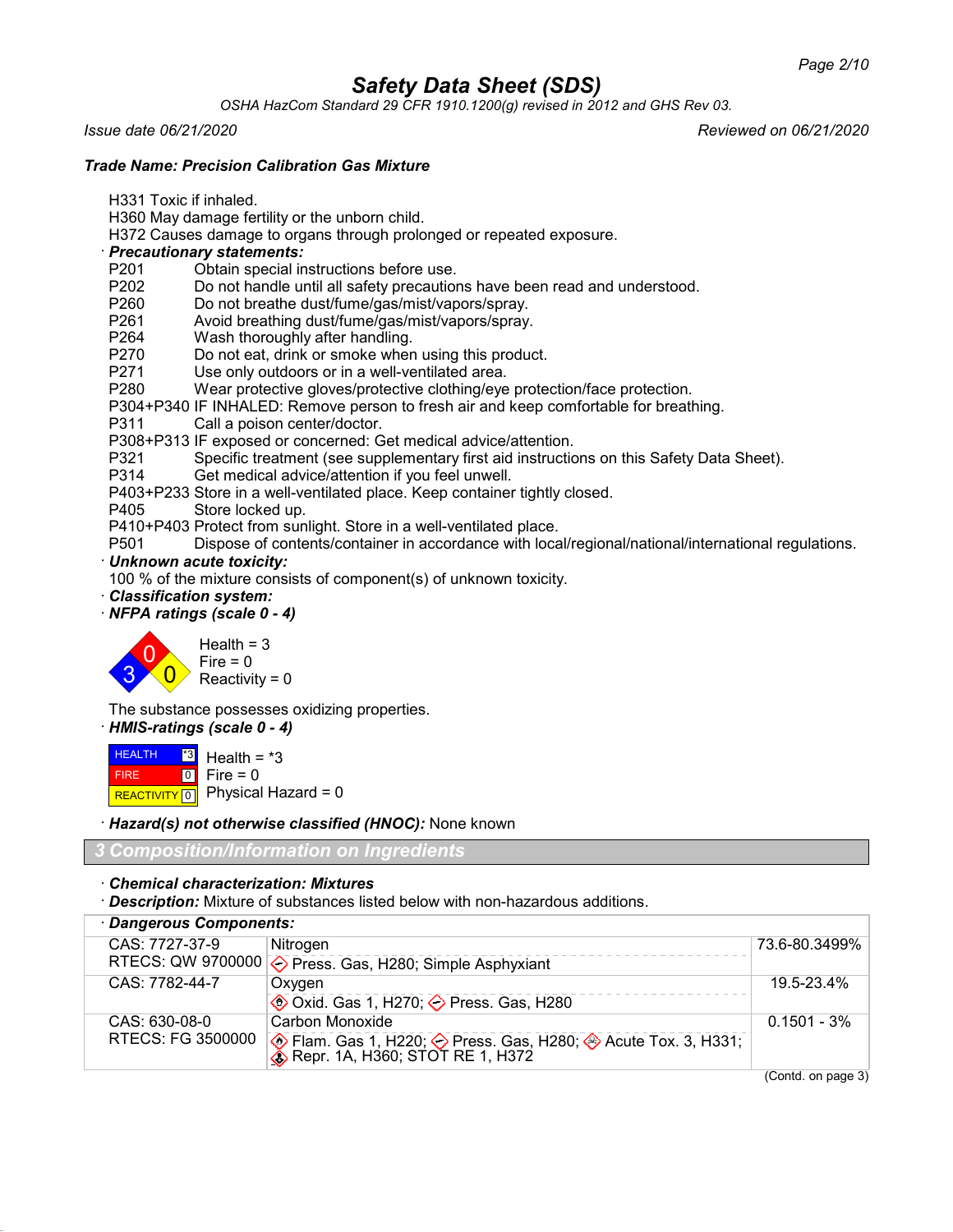*OSHA HazCom Standard 29 CFR 1910.1200(g) revised in 2012 and GHS Rev 03.*

*Issue date 06/21/2020 Reviewed on 06/21/2020*

## *Trade Name: Precision Calibration Gas Mixture*

## \* *4 First-Aid Measures*

#### · *Description of first aid measures*

· *After inhalation:*

Get medical attention immediately. Move person to fresh air. If it is expected that fumes are still present, the rescuer should wear an appropriate mask or self-contained breathing apparatus.

In case of unconsciousness place patient stably in the side position for transportation.

· *After skin contact:*

Generally, the product does not irritate the skin.

In cases of contact with liquified material, frostbite may occur. Immerse frostbite in cool-warm water and seek medical attention.

· *After eye contact:* Not anticipated under normal use.

· *After swallowing:* If swallowed and symptoms occur, consult a doctor.

- · *Information for doctor*
- · *Most important symptoms and effects, both acute and delayed:* No further relevant information available.
- · *Indication of any immediate medical attention and special treatment needed:*
- No further relevant information available.

# *5 Fire-Fighting Measures*

- · *Extinguishing media*
- · *Suitable extinguishing agents:*

Use fire fighting measures that suit the environment.

Use water spray to cool fire-exposed containers.

- · *For safety reasons unsuitable extinguishing agents:* No further relevant information.
- · *Special hazards arising from the substance or mixture:*

Closed containers may explode when exposed to extreme heat.

If incinerated, product will release the following toxic fumes: Oxides of Carbon and Nitrogen (NOx).

- · *Advice for firefighters*
- · *Special protective equipment for firefighters:*

As in any fire, wear self-contained breathing apparatus pressure-demand (NIOSH approved or equivalent) and full protective gear to prevent contact with skin and eyes.

# *6 Accidental Release Measures*

· *Personal precautions, protective equipment and emergency procedures:*

Ensure adequate ventilation.

Wear protective equipment. Keep unprotected persons away.

Treat any fumes as toxic.

Keep people at a distance and stay upwind.

- · *Environmental precautions:* Inform authorities in case of gas release.
- · *Methods and material for containment and cleaning up:*
- Dispose of contaminated material as waste according to section 13.

Ensure adequate ventilation.

- Dispose of the collected material according to regulations.
- · *Reference to other sections:*
- See Section 7 for information on safe handling.
- See Section 8 for information on personal protection equipment.

See Section 13 for disposal information.

(Contd. on page 4)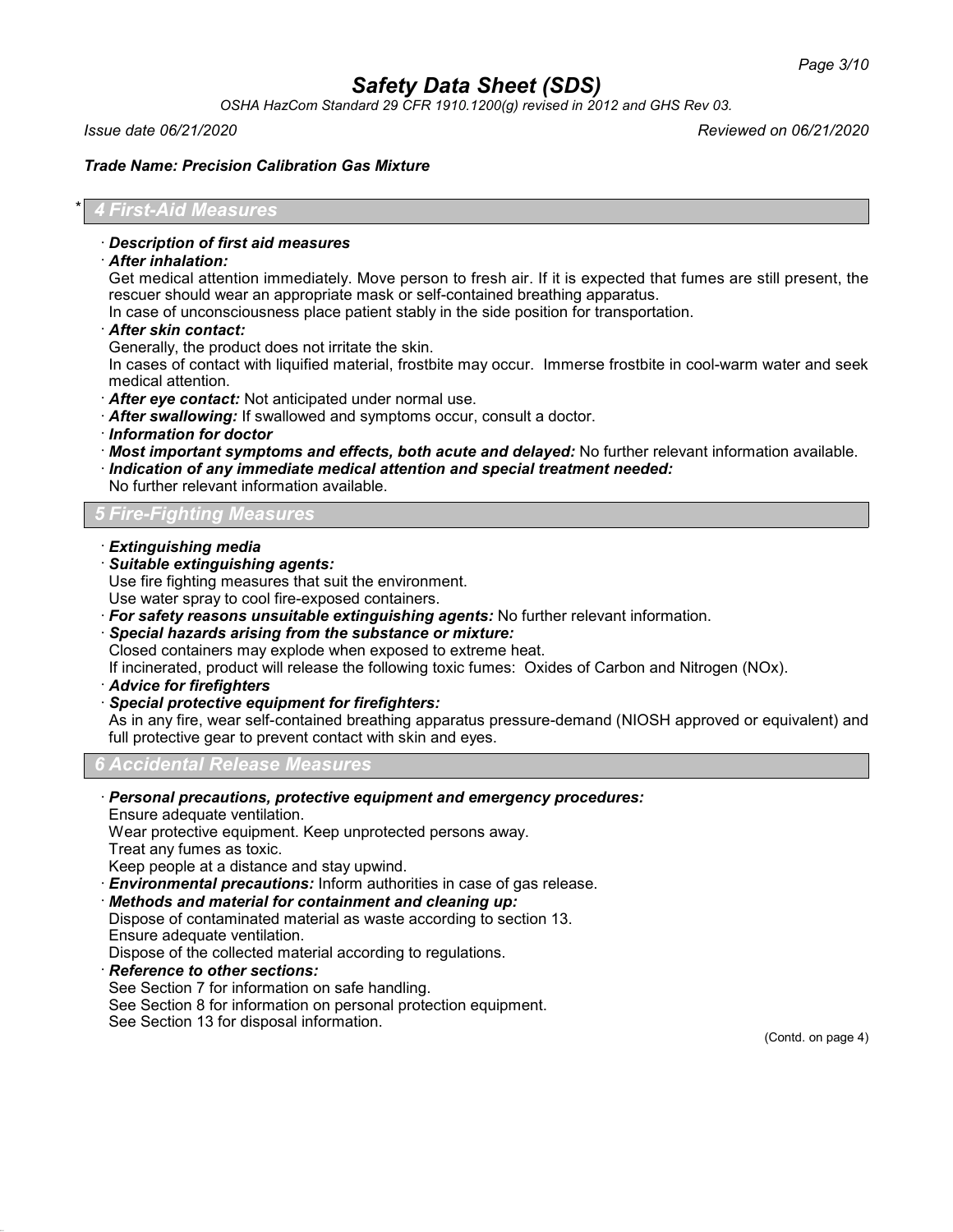*OSHA HazCom Standard 29 CFR 1910.1200(g) revised in 2012 and GHS Rev 03.*

*Issue date 06/21/2020 Reviewed on 06/21/2020*

# *Trade Name: Precision Calibration Gas Mixture*

# *7 Handling and Storage*

# · *Handling*

· *Precautions for safe handling:*

Ensure good ventilation/exhaustion at the workplace.

Open and handle receptacle with care.

· *Information about protection against explosions and fires:*

Pressurized container: protect from sunlight and do not expose to temperatures exceeding 50°C, i.e. electric lights. Do not pierce or burn, even after use.

Keep protective respiratory device available.

Do not spray on a naked flame or any incandescent material.

# · *Conditions for safe storage, including any incompatibilities*

Store away from strong oxidizing agents, phosphorous, organic materials, Alkali metals, metal oxides and powdered metals.

· *Storage*

#### · *Requirements to be met by storerooms and receptacles:*

Store in a cool location.

Cylinders should be firmly secured to prevent falling or being knocked over. Cylinders must be protected from the environment, and preferably kept at room temperature. Cylinders should be stored in dry, well-ventilated areas, away from sources of heat, ignition, and direct sunlight. Protect cylinders against physical damage. Full and empty cylinders should be segregated. Use a "first-on, first-out" inventory system to prevent full containers from being stored for long periods of time.

· *Information about storage in one common storage facility:* Not required.

- · *Further information about storage conditions:* Store in cool, dry conditions in well sealed receptacles.
- · *Specific end use(s):* No further relevant information available.

*8 Exposure Controls/Personal Protection*

· *Additional information about design of technical systems:* No further data; see section 7.

· *Control parameters:*

# · *Components with occupational exposure limits:*

The following constituents are the only constituents of the product which have a PEL, TLV or other recommended exposure limit.

At this time, the remaining constituents have no known exposure limits.

| 7727-37-9 Nitrogen                                                                                         |
|------------------------------------------------------------------------------------------------------------|
| TLV withdrawn TLV, see App. F; simple asphyxiant                                                           |
| 630-08-0 Carbon Monoxide                                                                                   |
| PEL Long-term value: 55 mg/m <sup>3</sup> , 50 ppm                                                         |
| REL Long-term value: 40 mg/m <sup>3</sup> , 35 ppm<br>Ceiling limit value: 229 mg/m <sup>3</sup> , 200 ppm |
| TLV Long-term value: $29 \text{ mg/m}^3$ , $25 \text{ ppm}$<br>BEI                                         |
| (Contd. on page 5)                                                                                         |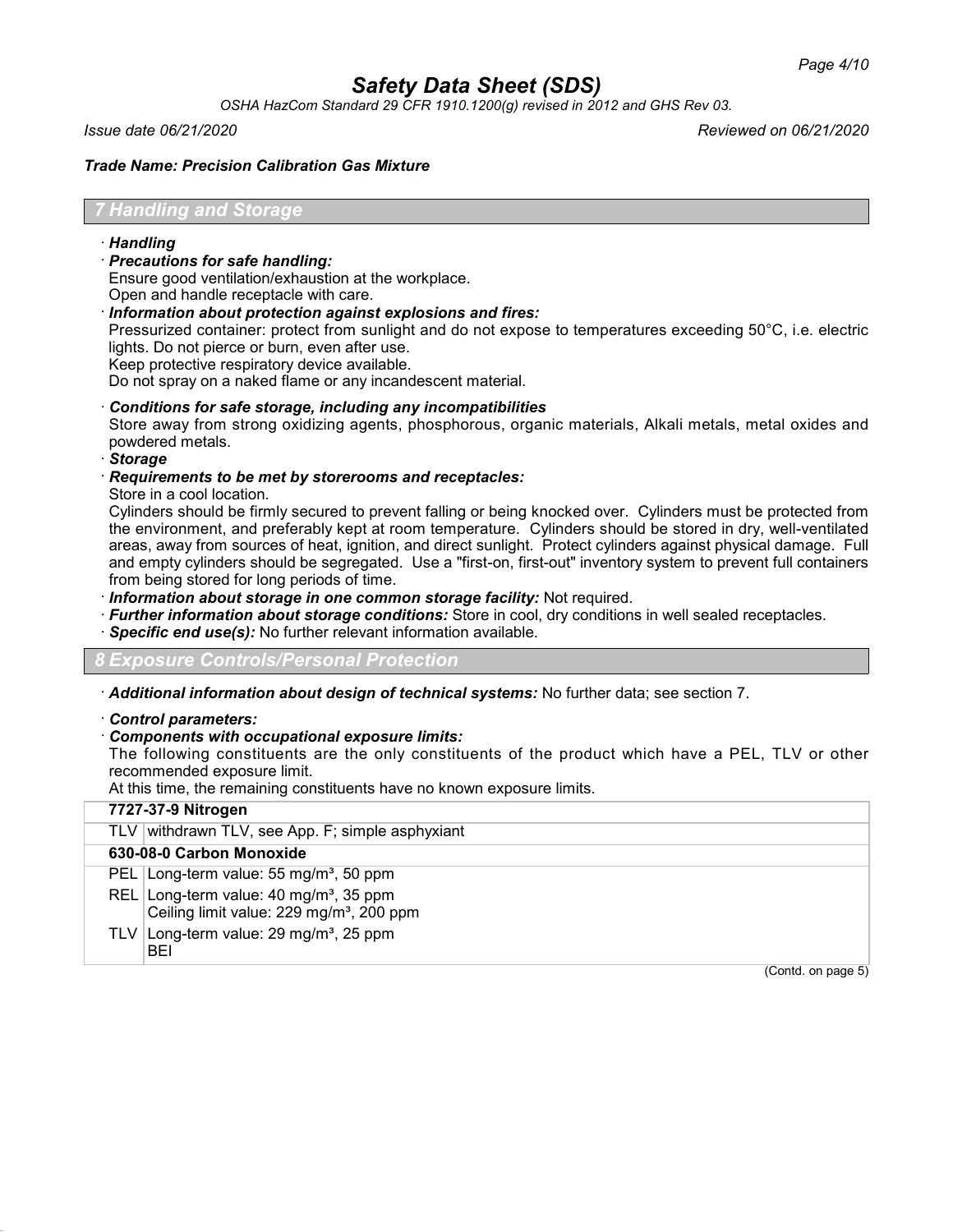*OSHA HazCom Standard 29 CFR 1910.1200(g) revised in 2012 and GHS Rev 03.*

*Issue date 06/21/2020 Reviewed on 06/21/2020*

# *Trade Name: Precision Calibration Gas Mixture*

| · Ingredients with biological limit values:                                      |                                                                                                       |  |  |  |  |
|----------------------------------------------------------------------------------|-------------------------------------------------------------------------------------------------------|--|--|--|--|
| 630-08-0 Carbon Monoxide                                                         |                                                                                                       |  |  |  |  |
| blood                                                                            | BEI 3.5 % of hemoglobin                                                                               |  |  |  |  |
| end of shift                                                                     |                                                                                                       |  |  |  |  |
| Carboxyhemoglobin (background, nonspecific)                                      |                                                                                                       |  |  |  |  |
| 20 ppm                                                                           |                                                                                                       |  |  |  |  |
| end-exhaled air                                                                  |                                                                                                       |  |  |  |  |
| end of shift<br>Carbon monoxide (background, nonspecific)                        |                                                                                                       |  |  |  |  |
|                                                                                  | Additional information: The lists that were valid during the creation of this SDS were used as basis. |  |  |  |  |
| · Exposure controls:                                                             |                                                                                                       |  |  |  |  |
| · Personal protective equipment                                                  |                                                                                                       |  |  |  |  |
| · General protective and hygienic measures:                                      |                                                                                                       |  |  |  |  |
| Keep away from foodstuffs, beverages and feed.                                   | Immediately remove all soiled and contaminated clothing and wash before reuse.                        |  |  |  |  |
| Wash hands before breaks and at the end of work.                                 |                                                                                                       |  |  |  |  |
| Store protective clothing separately.                                            |                                                                                                       |  |  |  |  |
| <b>Breathing equipment:</b>                                                      |                                                                                                       |  |  |  |  |
|                                                                                  |                                                                                                       |  |  |  |  |
| Suitable respiratory protective device recommended.                              |                                                                                                       |  |  |  |  |
|                                                                                  |                                                                                                       |  |  |  |  |
| · Material of gloves: Not applicable.                                            | · Protection of hands: Not required.                                                                  |  |  |  |  |
| · Penetration time of glove material: Not applicable.                            |                                                                                                       |  |  |  |  |
| <b>Physical and Chemical Properties</b>                                          |                                                                                                       |  |  |  |  |
|                                                                                  |                                                                                                       |  |  |  |  |
| · Information on basic physical and chemical properties<br>· General Information |                                                                                                       |  |  |  |  |
| · Appearance:                                                                    |                                                                                                       |  |  |  |  |
| Form:                                                                            | Gaseous                                                                                               |  |  |  |  |
| Color:<br>∙ Odor:                                                                | Clear, colorless<br>Odorless                                                                          |  |  |  |  |
| Odor threshold:                                                                  | Not determined.                                                                                       |  |  |  |  |
| · pH-value:                                                                      | Not applicable.                                                                                       |  |  |  |  |
| <b>Change in condition</b>                                                       |                                                                                                       |  |  |  |  |
| <b>Melting point/Melting range:</b>                                              | Not determined.                                                                                       |  |  |  |  |
| <b>Boiling point/Boiling range:</b>                                              | Not determined.                                                                                       |  |  |  |  |
| · Flash point:                                                                   | None                                                                                                  |  |  |  |  |
| · Flammability (solid, gaseous):                                                 | Contact with combustible material may cause fire.                                                     |  |  |  |  |
| · Decomposition temperature:                                                     | Not determined.                                                                                       |  |  |  |  |
| · Auto igniting:                                                                 | Product is not self-igniting.                                                                         |  |  |  |  |
| · Danger of explosion:                                                           | Not determined.                                                                                       |  |  |  |  |
|                                                                                  | (Contd. on page 6)                                                                                    |  |  |  |  |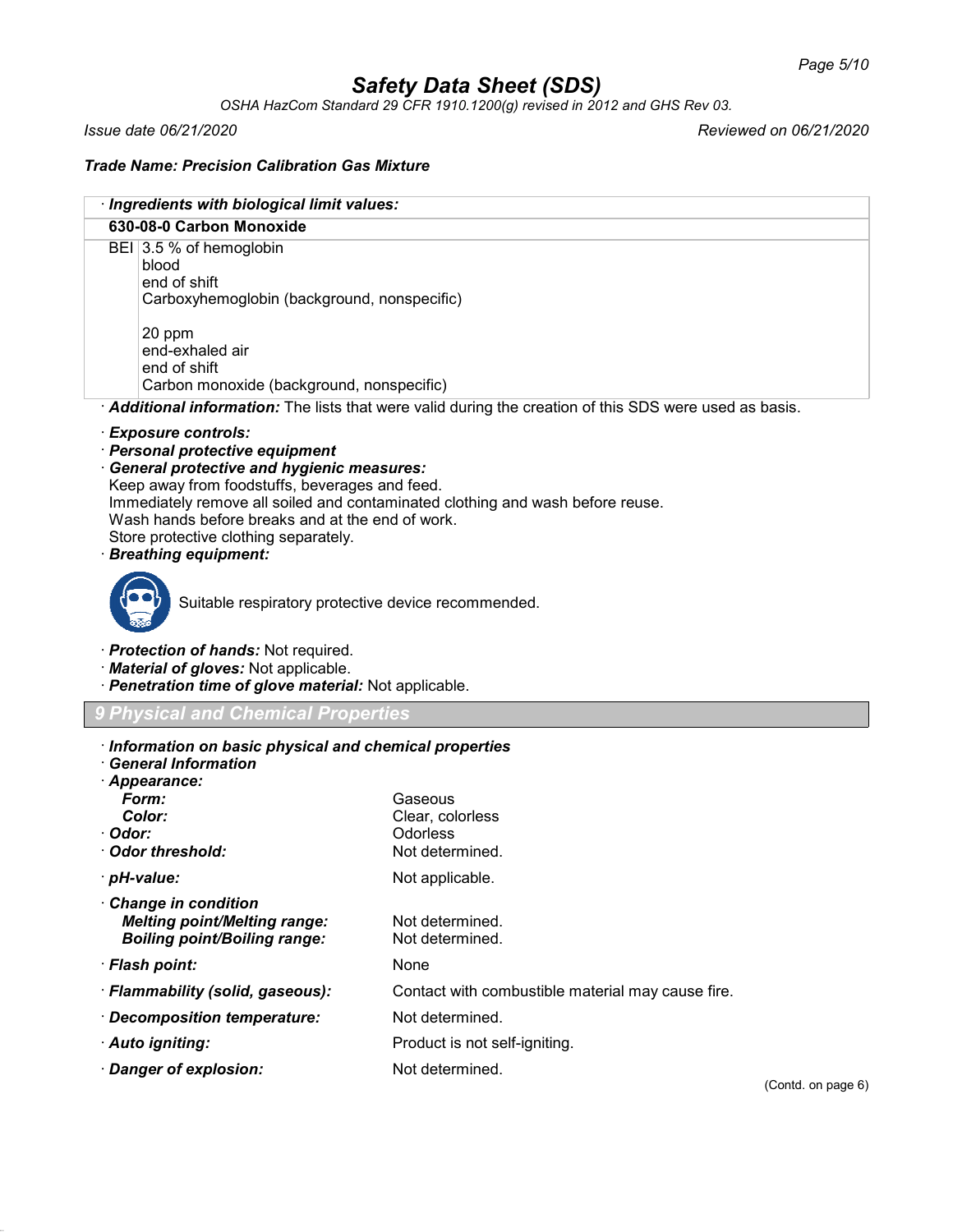*OSHA HazCom Standard 29 CFR 1910.1200(g) revised in 2012 and GHS Rev 03.*

*Issue date 06/21/2020 Reviewed on 06/21/2020*

# *Trade Name: Precision Calibration Gas Mixture*

| · Explosion limits:<br>Lower:<br>Upper:                                              | Not determined.<br>Not determined.                    |
|--------------------------------------------------------------------------------------|-------------------------------------------------------|
| · Vapor pressure:                                                                    | Not determined.                                       |
| · Density:<br><b>Relative density:</b><br>Vapor density:<br><b>Evaporation rate:</b> | Not determined.<br>Not determined.<br>Not applicable. |
| Solubility in / Miscibility with:<br>Water:                                          | Not miscible or difficult to mix.                     |
| · Partition coefficient (n-octanol/water): Not determined.                           |                                                       |
| · Viscosity:<br>Dynamic:<br>Kinematic:                                               | Not determined.<br>Not determined.                    |
| · Solvent content:<br><b>Organic solvents:</b><br>Other information:                 | $0.0\%$<br>No further relevant information available. |
| 0 Stabilitv and Reactivitv                                                           |                                                       |

· *Reactivity:* No further relevant information available.

· *Chemical stability:* Stable under normal conditions.

- · *Thermal decomposition / conditions to be avoided:* No decomposition if used according to specifications.
- · *Possibility of hazardous reactions:* No dangerous reactions known.
- · *Conditions to avoid:* No further relevant information available.
- · *Incompatible materials:*

Strong oxidizing agents, phosphorous, organic materials, Alkali metals, metal oxides and powdered metals. · *Hazardous decomposition products:* Carbon Oxides and Nitrogen Oxides (NOx).

# *11 Toxicological Information*

- · *Information on toxicological effects:*
- · *Acute toxicity:*

### · *LD/LC50 values that are relevant for classification:*

# **630-08-0 Carbon Monoxide**

Inhalative  $|LG50/4 h|7520$  mg/l (Rat)

- · *Primary irritant effect:*
- · *On the skin:* No irritating effect.
- · *On the eye:* No irritating effect.
- · *Additional toxicological information:*

The product shows the following dangers according to internally approved calculation methods for preparations:

Toxic

# · *Carcinogenic categories:*

- · *IARC (International Agency for Research on Cancer):*
- Group 1 Carcinogenic to humans
- Group 2A Probably carcinogenic to humans
- Group 2B Possibly carcinogenic to humans
- Group 3 Not classifiable as to its carcinogenicity to humans
- Group 4 Probably not carcinogenic to humans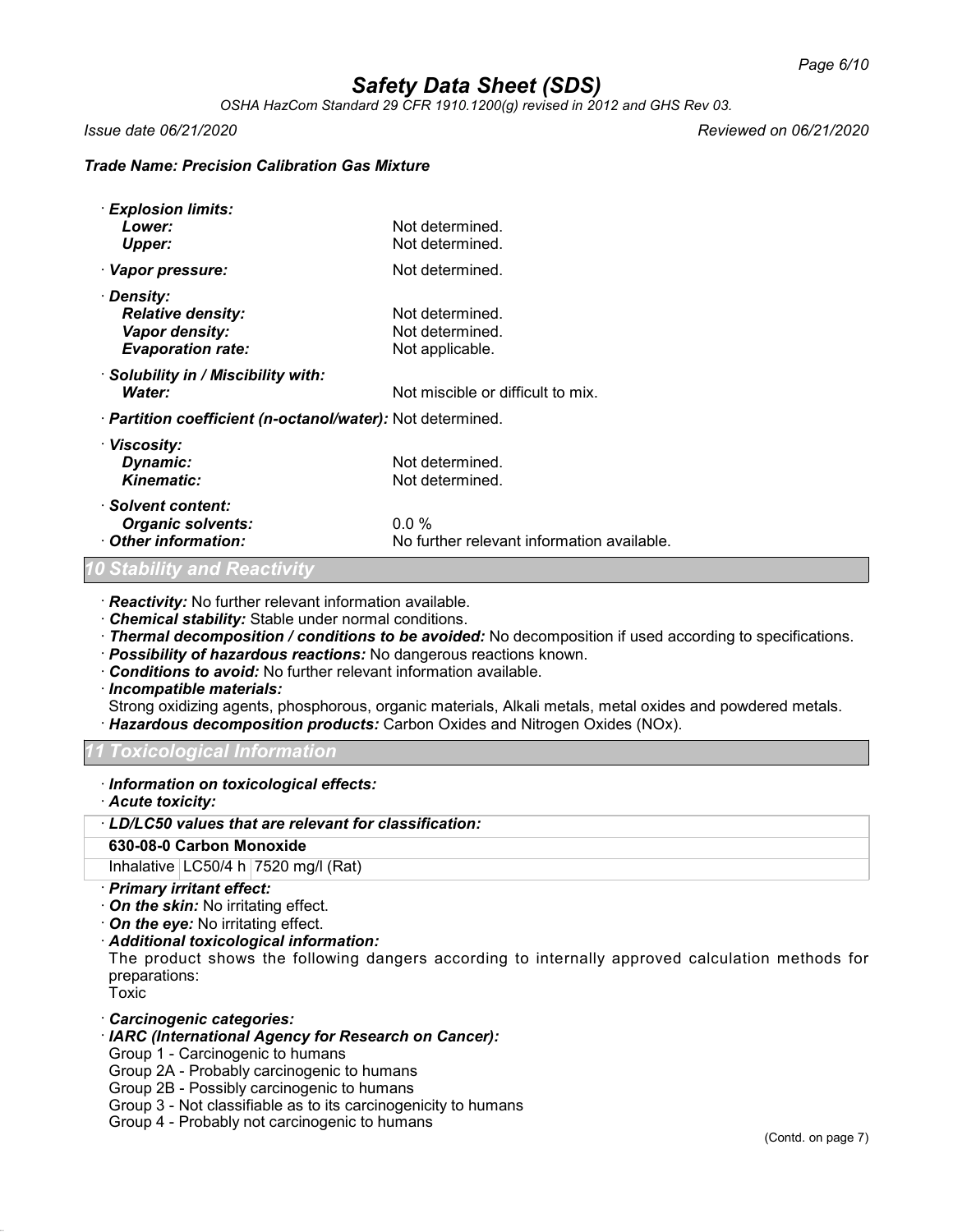*OSHA HazCom Standard 29 CFR 1910.1200(g) revised in 2012 and GHS Rev 03.*

*Issue date 06/21/2020 Reviewed on 06/21/2020*

# *Trade Name: Precision Calibration Gas Mixture*

# None of the ingredients are listed.

# · *NTP (National Toxicology Program):*

None of the ingredients are listed.

# · *OSHA-Ca (Occupational Safety & Health Administration):*

None of the ingredients are listed.

# *12 Ecological Information*

#### · *Toxicity:*

- · *Aquatic toxicity:* No further relevant information available.
- · *Persistence and degradability:* No further relevant information available.
- · *Behavior in environmental systems:*
- · *Bioaccumulative potential:* No further relevant information available.
- · *Mobility in soil:* No further relevant information available.
- · *Additional ecological information:*

#### · *General notes:*

Do not allow undiluted product or product that has not been neutralized to reach ground water, water course or sewage system.

#### · *Results of PBT and vPvB assessment:*

- · *PBT:* Not applicable.
- · *vPvB:* Not applicable.
- · *Other adverse effects:* No further relevant information available.

# *13 Disposal Considerations*

# · *Waste treatment methods*

# · *Recommendation:*

Release all residual gas pressure in a well ventilated area. Verify the cylinder is completely empty (0 PSIG). Remove or cover any hazard labels. Return empty cylinder for recycling.

NOTE: Check with the local easte authority before placing any gas cylinder into waste container for pickup. GASCO encourages the consumer to return all cylinders.

- · *Waste disposal key:* The U.S. EPA has not published waste disposal numbers for this product's components.
- · *Uncleaned packaging*
- · *Recommendation:* Return cylinder and unused product to supplier.

#### *14 Transport Information*

- · *UN-Number:*
- · *DOT, ADR/ADN, IMDG, IATA* UN1956
- · *UN proper shipping name:*
- 
- 
- 
- · *Transport hazard class(es):*





· **DOT** Compressed gas, n.o.s. · *ADR/ADN* UN1956 Compressed gas, n.o.s. · *IMDG, IATA* COMPRESSED GAS, N.O.S.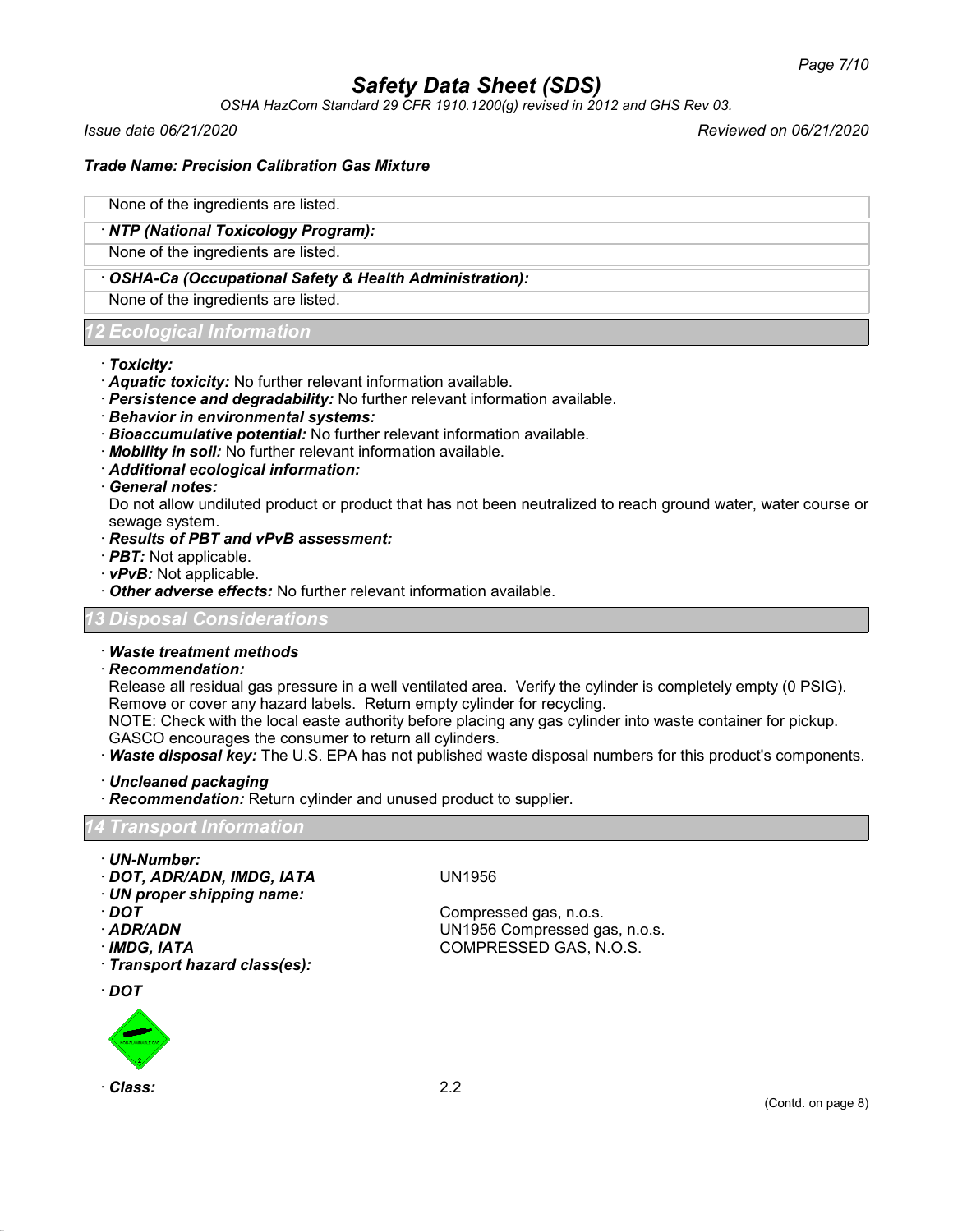*OSHA HazCom Standard 29 CFR 1910.1200(g) revised in 2012 and GHS Rev 03.*

*Issue date 06/21/2020 Reviewed on 06/21/2020*

| <b>Trade Name: Precision Calibration Gas Mixture</b>          |                                                                                                                  |
|---------------------------------------------------------------|------------------------------------------------------------------------------------------------------------------|
| ·Label:                                                       | 2.2                                                                                                              |
| · ADR/ADN                                                     |                                                                                                                  |
|                                                               |                                                                                                                  |
| · Class:<br>· Label:                                          | 2.21A<br>2.2                                                                                                     |
| $·$ IMDG, IATA                                                |                                                                                                                  |
|                                                               |                                                                                                                  |
| · Class:<br>· Label:                                          | 2.2<br>2.2                                                                                                       |
| · Packing group:                                              |                                                                                                                  |
| · DOT, ADR/ADN, IMDG, IATA<br>· Environmental hazards:        | Non-Regulated Material                                                                                           |
| · Special precautions for user:                               | Not applicable.<br>Not applicable.                                                                               |
| · Hazard identification number (Kemler code): 20              |                                                                                                                  |
| · EMS Number:<br>· Transport in bulk according to Annex II of | $F-C, S-V$                                                                                                       |
| <b>MARPOL73/78 and the IBC Code:</b>                          | Not applicable.                                                                                                  |
| · Transport/Additional information:                           |                                                                                                                  |
| $\cdot$ DOT                                                   |                                                                                                                  |
| · Quantity limitations:                                       | On passenger aircraft/rail: 75 kg<br>On cargo aircraft only: 150 kg                                              |
| · ADR/ADN                                                     |                                                                                                                  |
| · Excepted quantities (EQ):                                   | Code: E1<br>Maximum net quantity per inner packaging: 30 ml<br>Maximum net quantity per outer packaging: 1000 ml |
| · IMDG                                                        |                                                                                                                  |
| · Limited quantities (LQ):<br>· Excepted quantities (EQ):     | 120 ml<br>Code: E1                                                                                               |
|                                                               | Maximum net quantity per inner packaging: 30 ml                                                                  |
| · UN "Model Regulation":                                      | Maximum net quantity per outer packaging: 1000 ml<br>UN 1956 COMPRESSED GAS, N.O.S., 2.2, (E)                    |
| qulatory Information                                          |                                                                                                                  |
|                                                               |                                                                                                                  |

· *Safety, health and environmental regulations/legislation specific for the substance or mixture:* · *SARA (Superfund Amendments and Reauthorization):*

| (Contd. on page 9)                              |
|-------------------------------------------------|
| None of the ingredients are listed.             |
| Section 313 (Specific toxic chemical listings): |
| None of the ingredients are listed.             |
| · Section 355 (extremely hazardous substances): |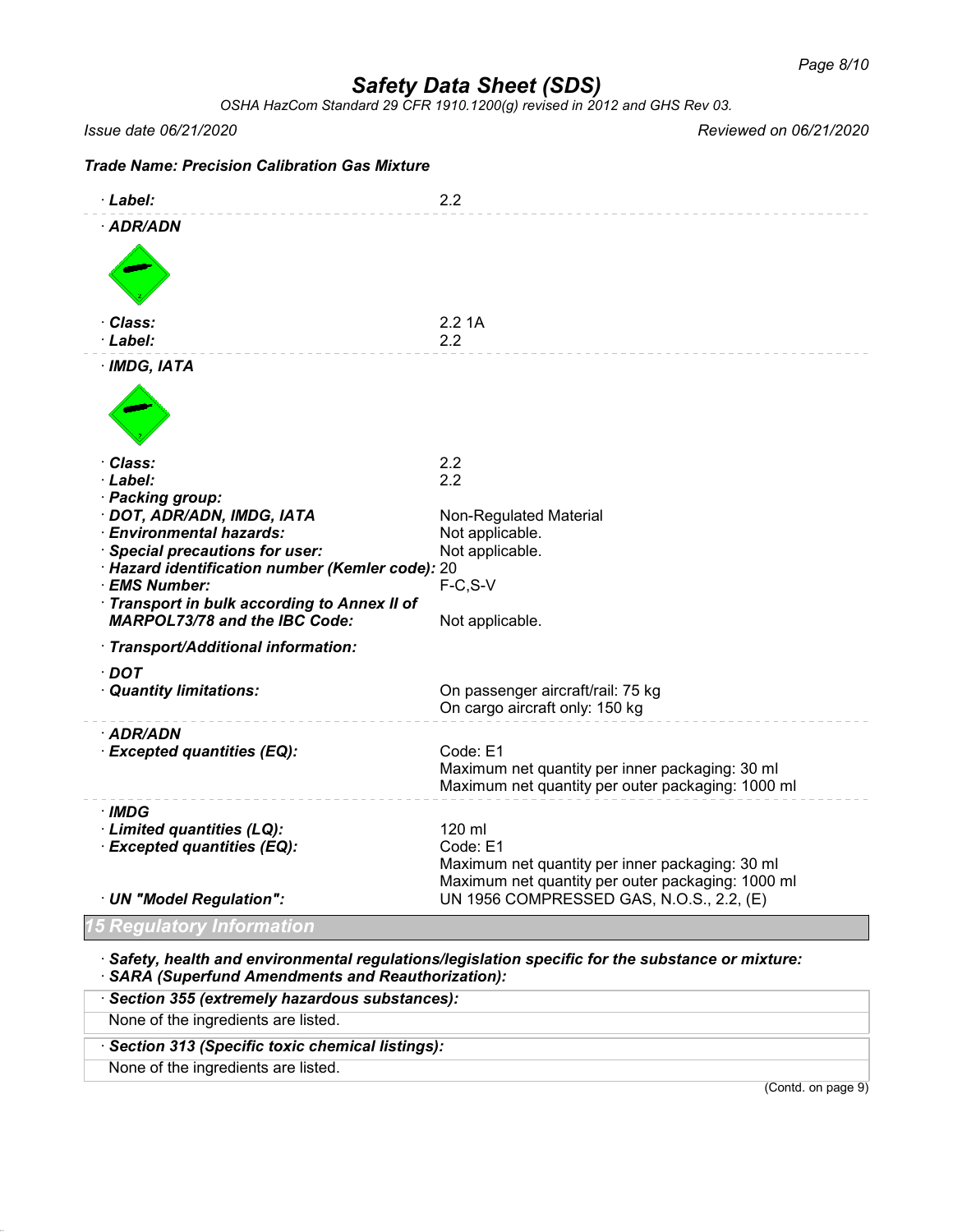*OSHA HazCom Standard 29 CFR 1910.1200(g) revised in 2012 and GHS Rev 03.*

*Issue date 06/21/2020 Reviewed on 06/21/2020*

# *Trade Name: Precision Calibration Gas Mixture*

|  |  | · TSCA (Toxic Substances Control Act): |
|--|--|----------------------------------------|
|  |  |                                        |

7727-37-9 Nitrogen

7782-44-7 Oxygen

630-08-0 Carbon Monoxide

# · *California Proposition 65:*

· *Chemicals known to cause cancer:*

None of the ingredients are listed.

· *Chemicals known to cause reproductive toxicity for females:*

None of the ingredients are listed.

· *Chemicals known to cause reproductive toxicity for males:*

None of the ingredients are listed.

· *Chemicals known to cause developmental toxicity:*

630-08-0 Carbon Monoxide

# · *Carcinogenic categories:*

· *EPA (Environmental Protection Agency):*

None of the ingredients are listed.

· *TLV (Threshold Limit Value established by ACGIH):*

None of the ingredients are listed.

# · *NIOSH-Ca (National Institute for Occupational Safety and Health):*

None of the ingredients are listed.

# · *GHS label elements*

The product is classified and labeled according to the Globally Harmonized System (GHS).

# · *Hazard pictograms:*



#### · *Signal word:* Danger

# · *Hazard-determining components of labeling:*

Nitrogen Carbon Monoxide **Oxygen** 

#### · *Hazard statements:*

H280 Contains gas under pressure; may explode if heated.

- H331 Toxic if inhaled.
- H360 May damage fertility or the unborn child.

H372 Causes damage to organs through prolonged or repeated exposure.

#### · *Precautionary statements:*

- P201 Obtain special instructions before use.
- P202 Do not handle until all safety precautions have been read and understood.
- P260 Do not breathe dust/fume/gas/mist/vapors/spray.
- P261 Avoid breathing dust/fume/gas/mist/vapors/spray.
- P264 Wash thoroughly after handling.
- P270 Do not eat, drink or smoke when using this product.
- P271 Use only outdoors or in a well-ventilated area.
- P280 Wear protective gloves/protective clothing/eye protection/face protection.